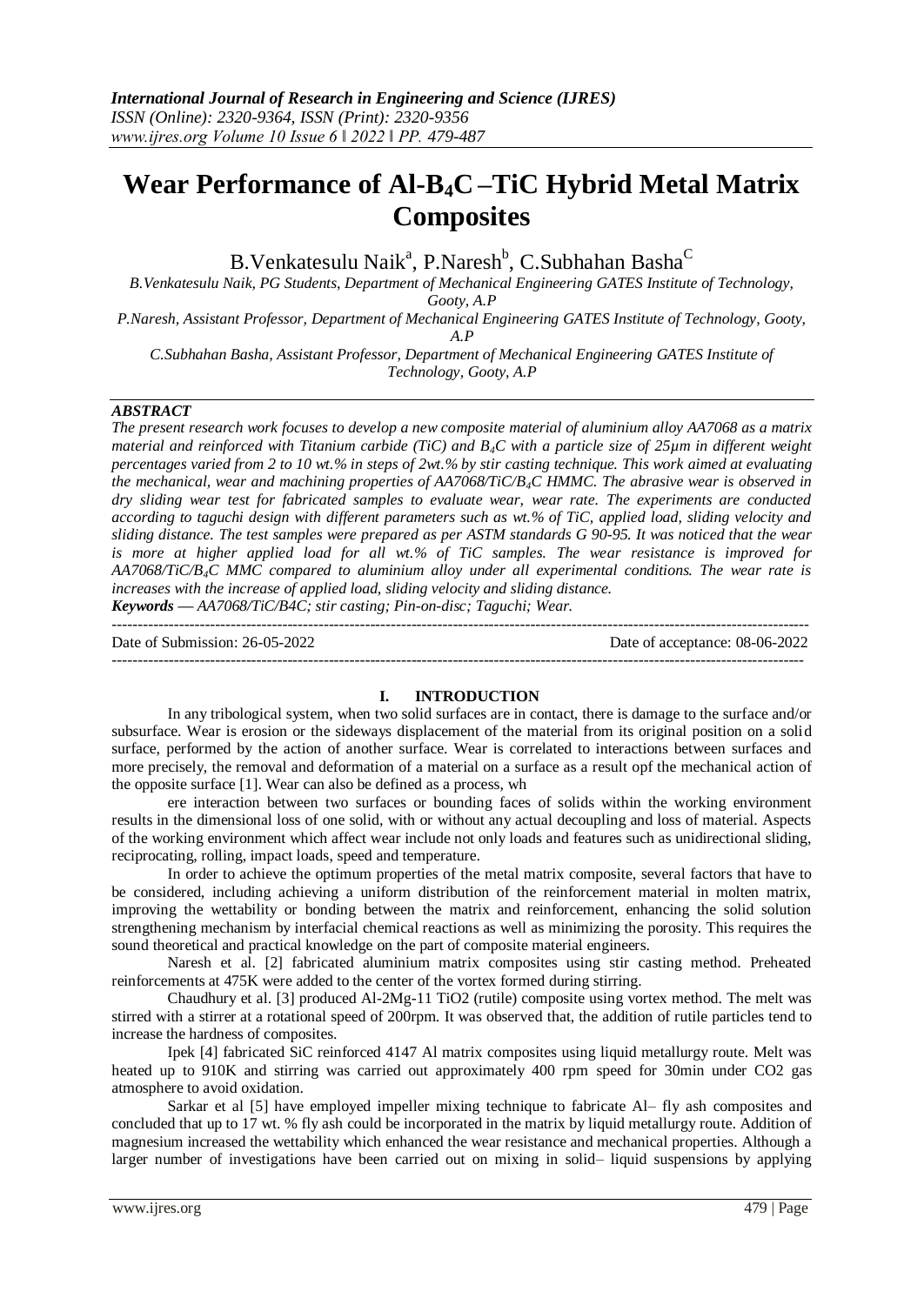chemical engineering principles, the number of studies reported on mixing phenomena in metallurgical systems is relatively few.

The principal tribological parameters that control the friction and wear performance of reinforced Al-MMCs are extrinsic (mechanical and physical) factors such as the effect of load normal to contact surface, sliding velocity, sliding distance, reinforcement orientation, environment, temperature, surface finish of the counterpart and intrinsic (material) factors such as the reinforcement type, size, shape and distribution of the reinforcement, the matrix microstructure and the reinforcement volume fraction [6]. Therefore, it is difficult to select the type of reinforcement and volume fraction that would give optimum wear properties [7]. Many investigators carried out experiments on the wear behaviour of MMCs against different counter surfaces with various test conditions [8]. Under the following sections the effect of different parameter on the wear of MMCs are discussed [9].

Presence of a particulate reinforcement in metal matrix enhances the tribological characteristics along with higher specific strength and stiffness making them good candidate materials for many engineering situations where sliding contact is expected [10]. Several investigations have been carried out experiments for analyzing the wear behaviour of aluminium matrix composites.

The most commonly employed metal matrix composite system consists of aluminium alloy reinforced with hard ceramic particles such as SiC,  $Al_2O_3$ , [11 and 12] or soft particles such as Graphite and Talc [13]. Recently low-cost and low-density fly ash particulate reinforcements are being investigated as replacements for the relatively more expensive conventional reinforcements such as SiC, B4C and  $Al_2O_3$ .

In all such type of investigations, the authors have selected the various ceramic reinforcements, in the current research has been constricted to few reinforcement types such as  $Al_2O_3$ , SiC, B4C, ZrO<sub>2</sub> Joel hamanth [14]. Limited work has been reported on fabrication and wear characterization of aluminium composites reinforced with zircon and garnet particles. Hence, there is a need to reduce the cost component by optimizing its volume fraction and avoiding/minimizing the use of finer particles Uyyuru et al [8]. As the load increased, the proportion of metallic wear debris increased and the size of the delamination increased for the composite Naresh et al [15].

The amount of the constituents of the counter-body in the transfer layer is seen to increase as sliding speed increases thus forming a protective cover which tends to reduce wear rate Shorowordi and Haseeb [16]. Gopalakrishana *et al*. [17] developed AA6061/ TiC MMCs using stir casing technique and observed that, specific strength and wear resistance of composite has been increased with increase of wt. % of TiC.

Ranjith kumar and Velmurugan [18] performed dry sliding wear experimental studies on aluminum hybrid metal matrix composites. The results reveals that increasing the applied load, sliding velocity and sliding distance the wear rate was also increasing.

## **II. MATERIALS & METHODS**

The work material used for the present study is  $AA7068/TiC/B<sub>4</sub>$  hybrid metal matrix composites are fabricated using stir casting techniques with the varying reinforcing of TiC/B4C particles by wt.% as 5-25% in steps of 5%. To investigate the wear behavior of AA7068/TiC/B4C MMCs as a function of reinforcing material at different process parameters such as wt.% of TiC, applied load, rotational speed, sliding velocity using pinon-disc apparatus and executed wear and wear rate.

## *A. Experimental Details*

A pin on disc apparatus (Figures 1 and 2) is used to investigate the dry sliding wear characteristics of the aluminium alloy and the composites. Wear specimens (Figure 3) of 10mm diameter and 30mm height were machined from the cast samples and polished metallographically for the wear test. Wear tests are conducted at room temperature (29°C) wt.% of reinforcement, applied load, sliding velocity and rotational speed and under non-lubricated conditions with a wear track diameter of 30 mm. The initial weight of the specimen was determined in a digital balance machine. The pin was kept pressed against a rotating OHNS disc of hardness 62 HRC in the loaded condition. The frictional traction encountered by the pin in sliding is measured by a PC based data logging system. On completion of the running through the required sliding distance, the specimen pins are cleaned with acetone, dried and the load is again determined, for ascertaining the weight loss. Before each test, the disc surface was polished with grade 220 SiC paper to a Central Line Average (CLA) value of 2μm. A digital weighing balance machine is used for determining the weight of the pins before and after the wear test. Sliding wear is calculated by varying Wt. % of TiC, sliding velocity, applied load and rotational speed. The test

duration is controlled by the control unit. When the load is applied, the frictional force is exerted and can be read by the controller. The 31runs has been conducted with various input parameter. Each test was done for 3 times and noticed average value for analysis. The weight loss of sample is determined for each test using electronic weight balance with accuracy of 0.001grams. Pin specimens were cleaned with acetone before doing experiment. The wear rate and wear resistance were calculated by the following formulae.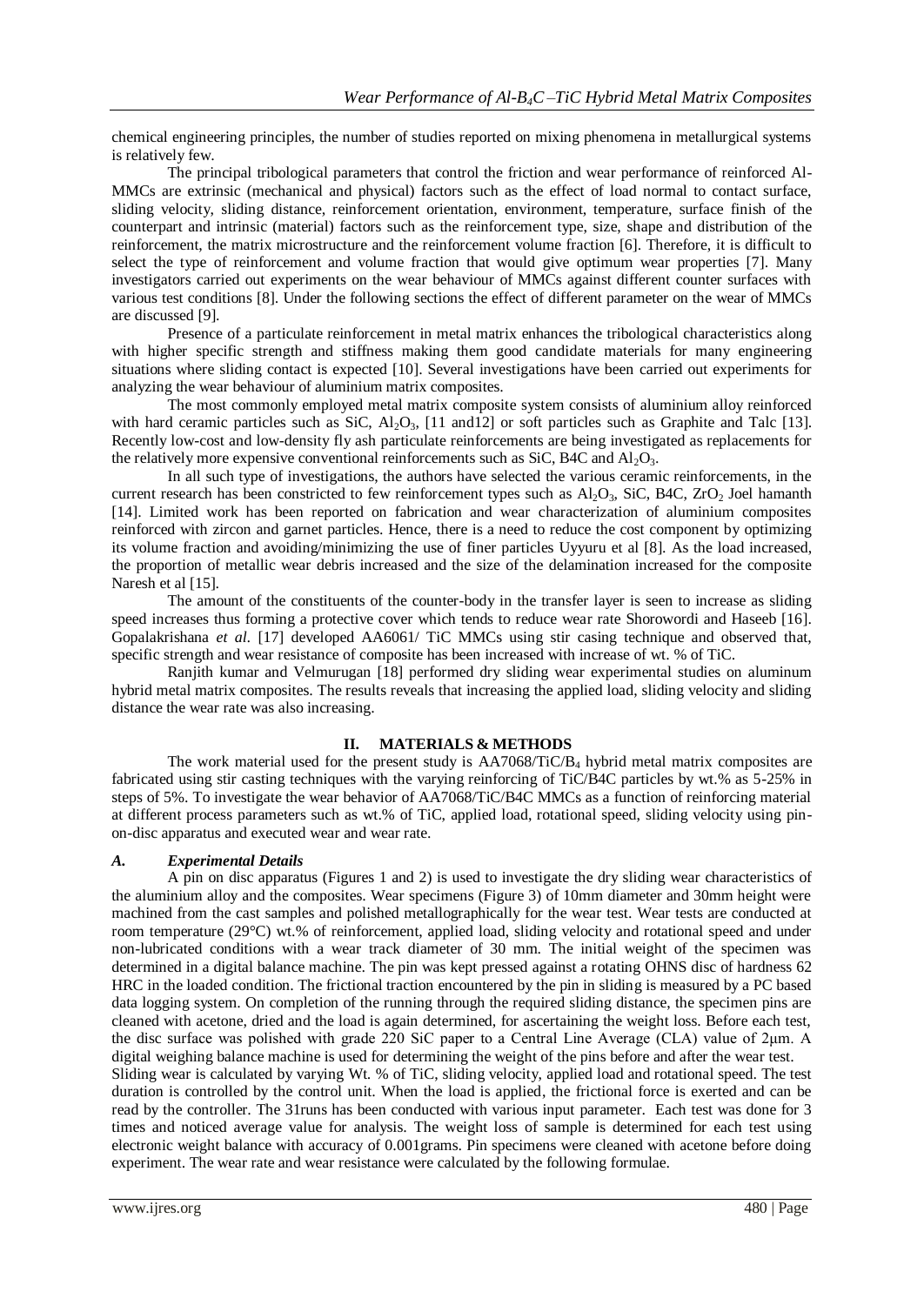

Figure 1. Layout of pin-on-disc apparatus



Figure 2 Photograph of pin-on-disc apparatus



Figure 3 Wear test specimens

Determined the feasible limits by conducting trail experiments with large number of specimen with different values of factors. The experiments were conducted at atmospheric and dry sliding condition. The two body abrasion mechanism is noticed in present investigation. The results were stated are as follows.

 $\triangleright$  The wear behaviour of AMC having weight fraction of reinforcement is  $\lt 2\%$  is almost near to aluminium alloy. The better results were observed at less than 10% of Wt.% of TiC particles in matrix.

 The load range of sample is 9.81N - 50N. Beyond 50N applied load, severe wear was observed at pin material. At maximum load condition abrasion is majorly takes place but at around 30N it is noticed that peeled off the abrasion bond.

 $\triangleright$  The speed limit is in the range of 0.6 – 3m/sec for smooth operated dry sliding wear. The wear rate is almost negligible below lower limit and severe at beyond range of sliding velocity.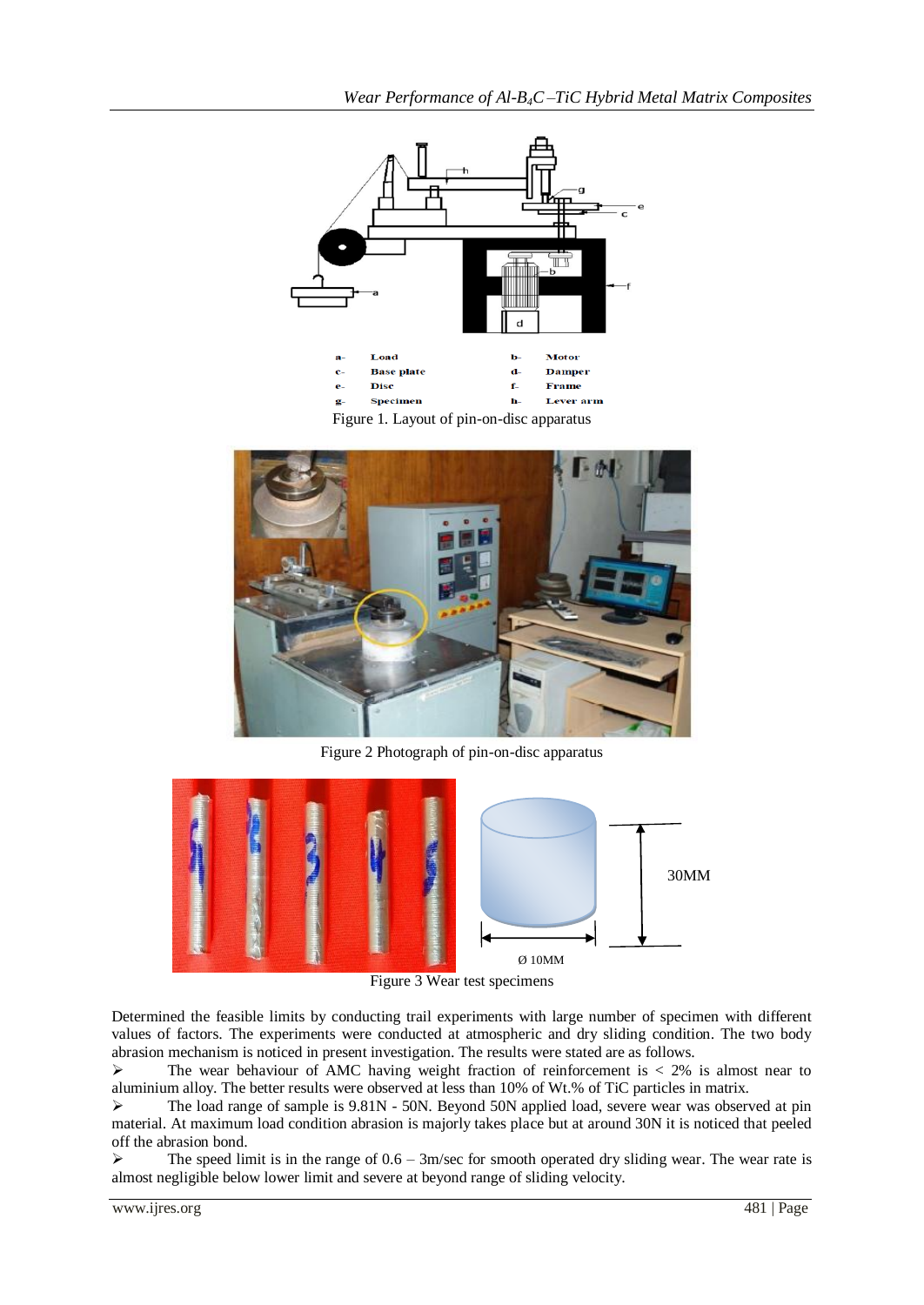$\triangleright$  The counter disc speed is also main factor in abrasive wear. If the speed of disc is less than 200rpm, wear is observed to be negligible but more than 600rpm it will be more. So in between these ranges wear will have optimum values.

From the above results the feasible limits of input parameters for pin-on-disc in the determination of dry sliding were listed in Table 1. The upper and lower limits were coded from -2 to +2 with 5 intermediate levels, which can be evaluated using following equation 1.

$$
X_i = [2X - (X_{max} + X_{min})] / [(X_{max} - X_{min})/2]
$$
 (1)

Where is estimated coded value, is upper level factor and is lower level factor.

|                                        |              | $\overline{ }$<br>$\circ$<br><b>Levels</b> |                |       |       |       |  |
|----------------------------------------|--------------|--------------------------------------------|----------------|-------|-------|-------|--|
| <b>Levels / Parameters</b>             | <b>Units</b> | $-2$                                       | $-1$           | 0     |       | 2     |  |
| Weight percentage<br>of TiC, $(wt.\%)$ | %            | $\overline{2}$                             | $\overline{4}$ | 6     | 8     | 10    |  |
| Rotational sped, (N)                   | <b>RPM</b>   | 200                                        | 300            | 400   | 500   | 600   |  |
| Applied Load, (W)                      | N            | 9.81                                       | 19.62          | 29.23 | 39.24 | 49.05 |  |
| Sliding Velocity, (V)                  | m/s          | 0.6                                        | 1.2            | 1.8   | 2.4   | 3     |  |

Table 1 Process parameters and levels used for dry sliding wear.

The loss of weight in specimen is calculated as wear rate per unit sliding distance from Equation 2. The results of wear, wear rate and wear resistance is tabulated and are shown in Table 2.

$$
We arRate = \frac{VolumeLoss}{Stiding Dis - tan ce} \quad (mm^3m)
$$
 (1)

## *B. Response Surface Methodology (RSM)*

The wear behaviour in pin-on-disc of HMMCs composite is important in manufacturing engineering applications from the economical point of view. The quality of the part depends on proper election of wear conditions. RSM is a statistical techniques and is useful for modeling and analysis of problems in which a response is influenced by several variables and the objective is to optimize this response. In many engineering problems, there is a relationship between an output variable 'y' and a set of control variables  $[x_1, x_2, \ldots, x_n]$ , in some problems, the relationship between y and x values might be known. Then, a model can be written in the form.

$$
Y = f(\chi_1, \chi_2 \dots \dots \dots \chi_n + \varepsilon)
$$
 3

Where  $\varepsilon$  represents noise or error observed in the response 'y'If we denote the expected response be  $E(Y) = f$ 

 $(x_1, x_2, \dots, x_n) = Y$  is called response surface.

The first step is to find suitable approximation for the true functional relationship between y and set of independent variables employed usually a quadratic model is used in RSM.

$$
\hat{Y} = \beta_0 + \sum_{i=1}^{k} \beta_i X_i + \sum_{i=1}^{k} \beta_i X_i^2 + \sum_{i} \sum_{j} \beta_{ij} X_j + \varepsilon
$$
 4

MINITAB-18 software was used to determine the regression coefficients of the model for the wear and wear rate.

## *C. Taguchi's S/N Ratios*

Taguchi S/N ratio is a statistical measure of performance or quality for data analysis and prediction of optimal parameters setting [19]. The S/N ratio is the ratio of the mean signal to the standard deviation (Noise). It depends on the quality characteristics of the process to be optimized. The standard S/N ratios generally used include: Nominal-is-Best (NB), Lower-the-better (LB) and Higher-the-Better (HB). In this investigation, MINITAB-18 was used to solve the optimization problem. Specific energy consumption was taken as LB characteristic, aimed at minimizing the response. The LB-S/N ratio was computed using equation 5.

$$
S / N = -10 \log \frac{1}{n} \sum_{i=1}^{n} y_i^2
$$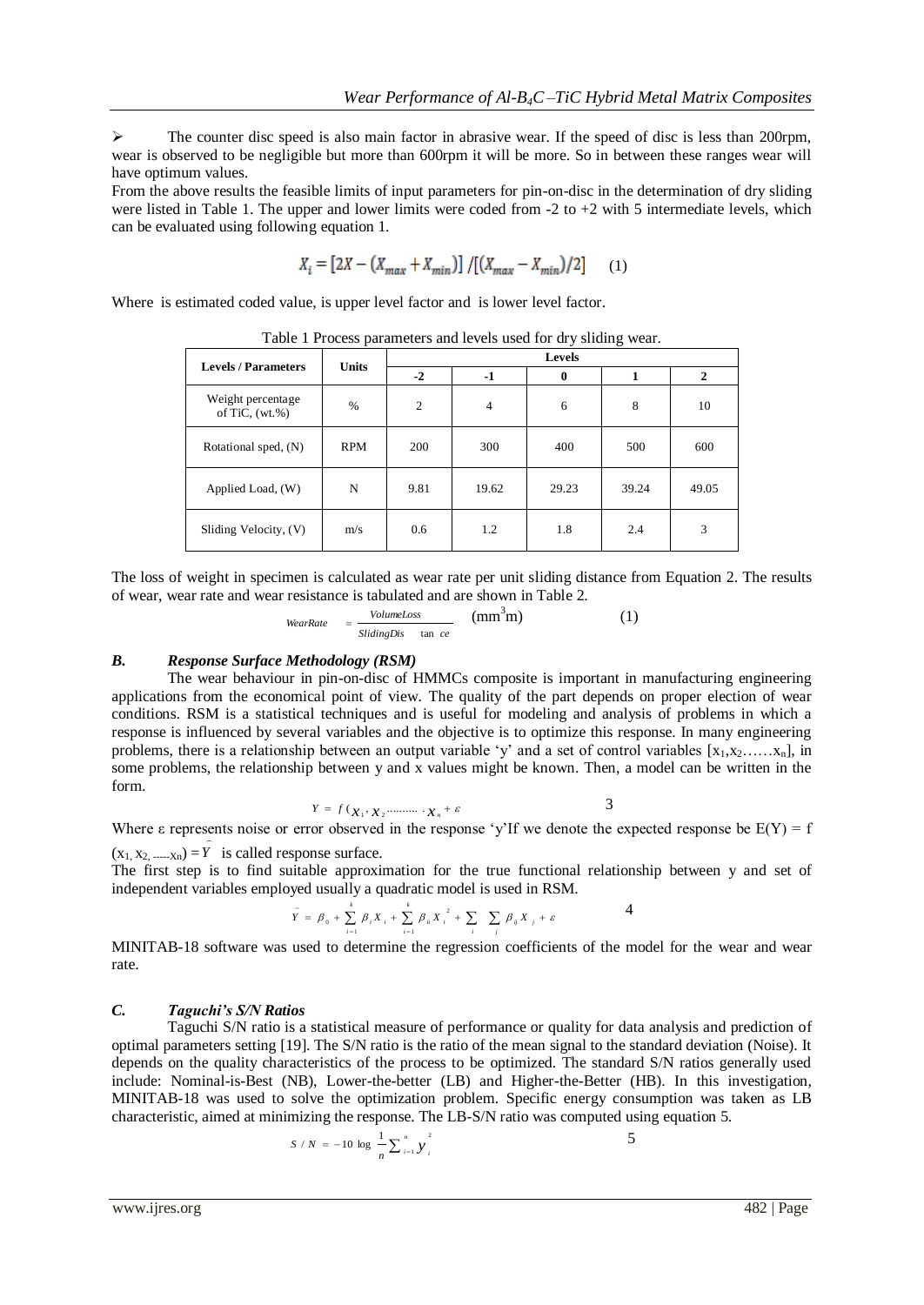## **III. RESULTS AND DISCUSSION**

In this research work wear behavior of AA7068/TiC/B4C MMCs are investigated. Experiments are planned according to central composite design and are executed on Pin-on-Disc apparatus. The wear phenomena depends on various factors, it is more influenced by the parameters such as wt.% of TiC, rotational speed, applied load and sliding velocity. The influence of various parameters on AA7068/TiC/B4C MMCs can be studied based on response table 2 to 3 and response graphs 4 to 5 for wear and wear rate. From the graphs it is observed that, the wear at high wt.% of TiC is low as compared to low wt.% of TiC. The experimental results it indicates that the low wear was observed at moderate rotational speed, low applied load and low sliding velocity.

The response tables 2 to 3 for wear shows the effect of parameters on wear and wear rate it can be asserted that rotational speed is the most influencing factor which affect the wear followed by applied load sliding velocity and wt.% of TiC. Similarly it is observed for the calculated responses i.e., wear rate. Sliding velocity is the most influencing parameter which affects the wear rate and wear resistance followed by rotational speed, wt.% of TiC and applied load.

| Level | wt. % of TiC | Rotational speed<br>$(N)$ , RPM | Applied Load<br>$(W)$ , N | Sliding velocity (V),<br>m/s |
|-------|--------------|---------------------------------|---------------------------|------------------------------|
|       | 33,000       | 49.000                          | 8.000                     | 12.000                       |
| 2     | 27.500       | 25.375                          | 25.250                    | 28.375                       |
| 3     | 24.245       | 17.388                          | 29.388                    | 28.673                       |
| 4     | 26.125       | 28.250                          | 28.375                    | 25.250                       |
| 5     | 24.000       | 56.000                          | 13.000                    | 14.000                       |
| Delta | 9.000        | 38.612                          | 21.388                    | 16.673                       |
| Rank  |              |                                 |                           | 3                            |

Table 2 Response table for wear.



Figure 4. Response Graphs for wear.

| Table 3 Response table for wear rate. |  |  |  |  |  |
|---------------------------------------|--|--|--|--|--|
|---------------------------------------|--|--|--|--|--|

| Level | wt. % of TiC | Rotational speed<br>$(N)$ , RPM | Applied Load (W),<br>N | Sliding velocity<br>$(V)$ , m/s |
|-------|--------------|---------------------------------|------------------------|---------------------------------|
|       | 36.00        | 56.00                           | 48.00                  | 98.00                           |
| っ     | 51.00        | 59.38                           | 54.00                  | 41.00                           |
| 3     | 100.76       | 99.47                           | 92.18                  | 72.61                           |
|       | 65.13        | 56.75                           | 62.13                  | 75.13                           |
|       | 34.00        | 23.00                           | 82.00                  | 169.00                          |
| Delta | 66.76        | 76.47                           | 44.18                  | 128.00                          |
| Rank  | 3            |                                 |                        |                                 |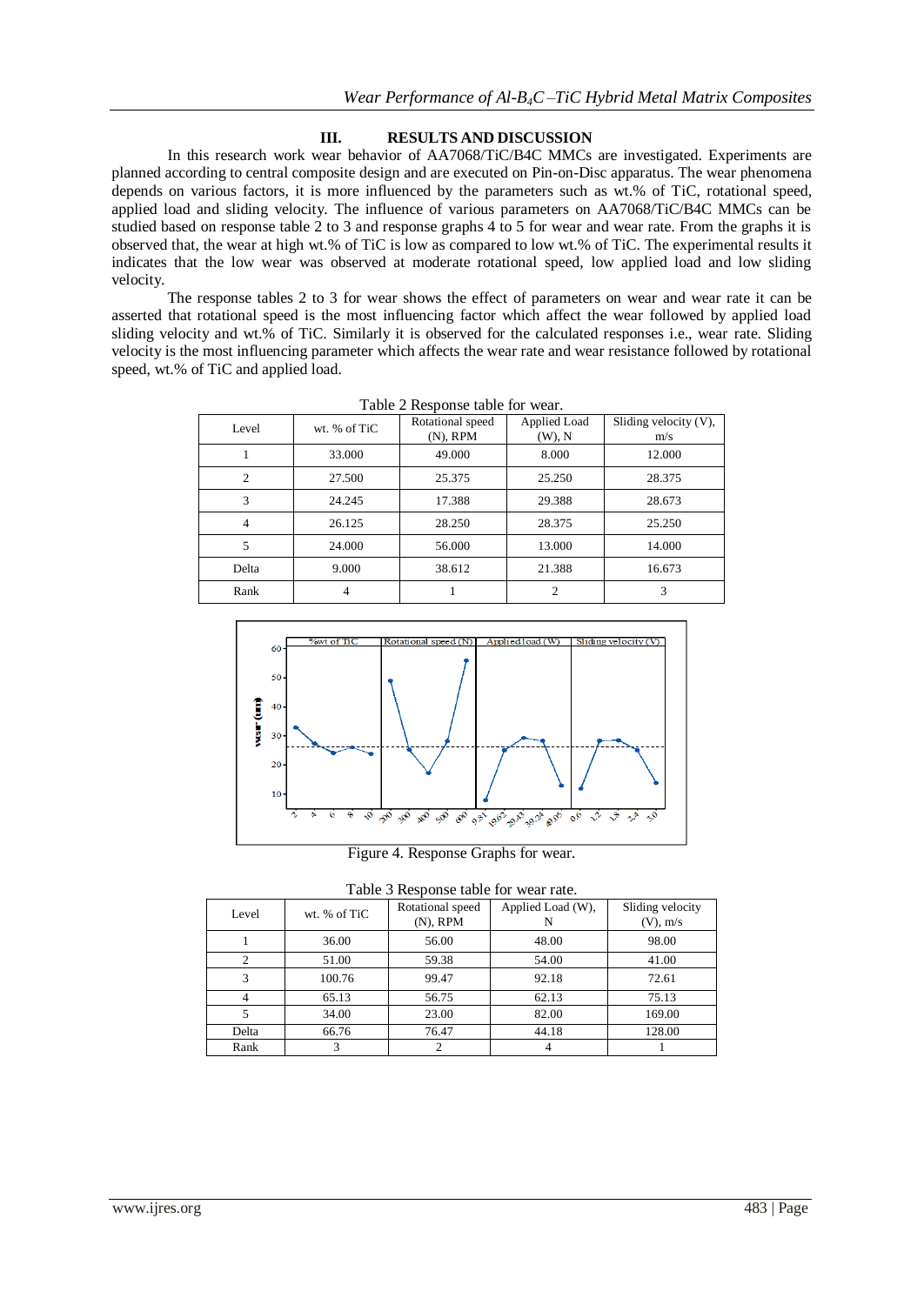

Figure 5. Response Graphs for wear rate.

# *A. EFFECT OF PROCESS PARAMETERS ON WEAR BEHAVIOUR*

In present research, the wear behaviour of AA7068/TiC MMCs is carried out to study the effect of various process parameters viz, wt.% of TiC, rotational speed (N), applied load (W) and sliding velocity (V). For analyzing the affect of process parameters on wear response of AA7068/TiC MMCs graphs have been drawn using response surface model and are shown in Figure 6-5.6 In these plots keeping only one parameter is in variation in nature and other parameters kept constant at the middle level.

## *A/I. Effect of Applied Load on Wear Characteristics*

The applied load is the dominating parameter in the determination of wear behavior of AA7068/TiC MMCs. Generally, as the intensity of the applied load increases, the wear of specimen is also increases. Wear is also depending on hardness of the work piece. The effect of applied load on wear is determined for different wt.% of TiC in aluminium under dry condition. The graph is drawn in between applied load and wear by keeping the other parameters are sliding velocity and rotational speed are constant at middle level. The graphs are plotted with the help of response surface model.



Figure 6. Variation of wear with applied load for different wt.% of TiC.

The influence of applied load on dry sliding wear behaviour, the wt.% of TiC in aluminium is shown in Figure 6. Due to the increase of applied load, the contact area of specimen with counter disc would be more, so that heat is generated between the contact surface, which results in formation of fine grooves towards the sliding direction were noticed. A fine plastic deformation is noticed at grooves and craters were observed without cracks confirm abrasive wear mechanisms, which results in more wear. From the Figure 5.3 it is observed that wear is increases with the increase of applied load for all wt.% of reinforcement. The low wear (5.99µm) is observed for 10% of TiC MMC at low loads 9.81N and high wear (43.5µm) is observed for 2 wt.% of TiC at higher applied load of 49.05N. The wear is decreases because of the presence of TiC particulates spreads on the surface of the pin & formation of secure layer in between of pin & steel disc. So developed composites have less wear by increasing the wt.% of TiC.

The study of wear rate is important in the analyzation of wear behaviour of material. The wear rate is calculated by using following Equation 1.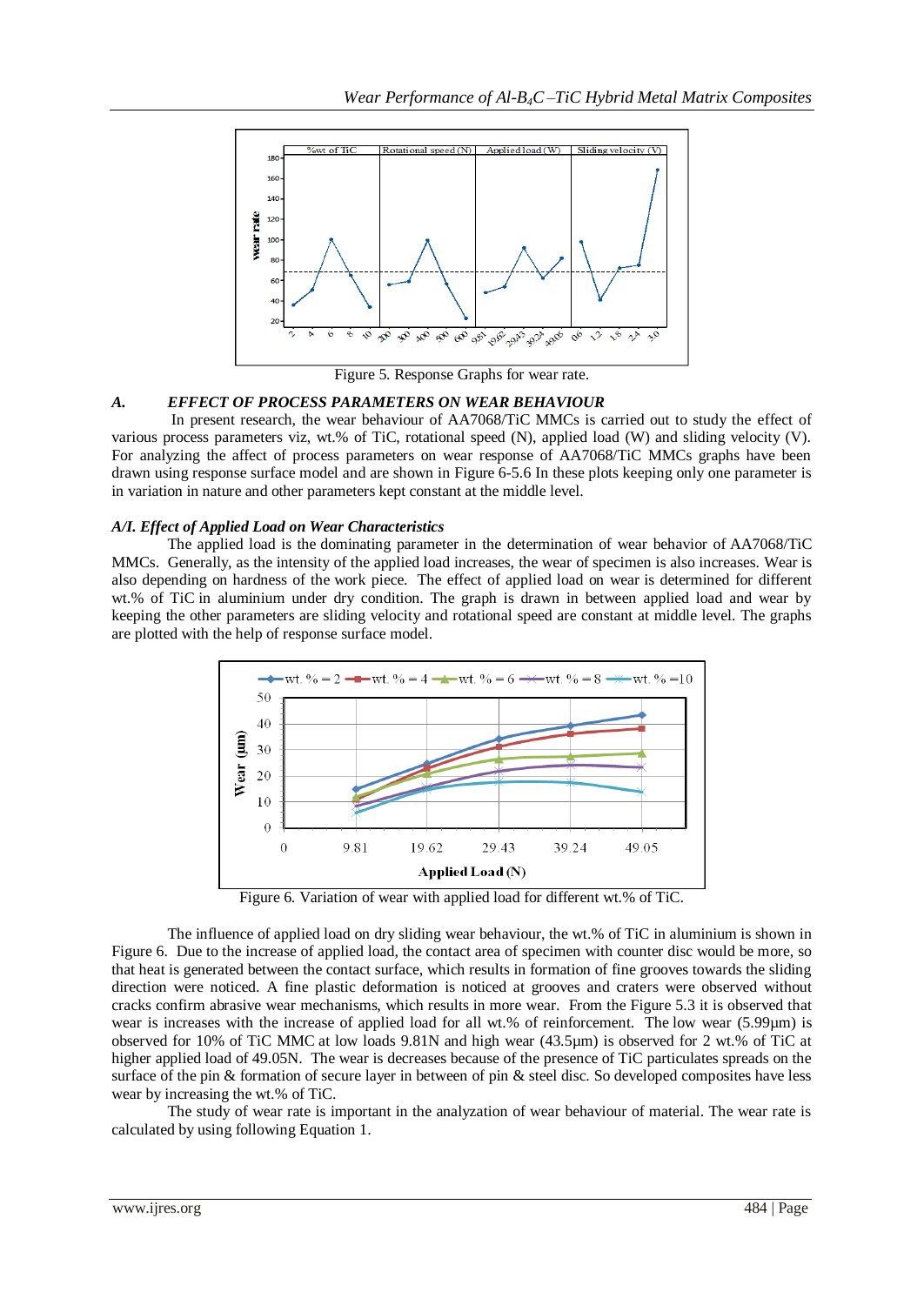

Figure 7. Variation of wear rate with applied load for different wt.% of TiC.

Figure 7 shows the variation of the wear rate with respect to the applied load on AA7068/TiC MMCs considered in this investigation. From the plot it is inferred that wear rate is gradually increasing with the increase of the applied load for all the AMCs considered in this investigation. The wear rate reaches the maximum value at an applied load of 39.42N then after decreasing slightly. At 10wt.% of TiC reinforced AMC exhibits lower wear rate (98.08mm<sup>3</sup>/m) and 2wt.% of TiC AMCs exhibits higher wear rate at low load.

# *B/II Effect of Sliding Velocity on Wear Characteristics*

The sliding speed is important factor in the determination of wear behaviour. This parameter shows multiple effects on wear of composite material which depends on matrix and reinforcement materials.

Graphs 8 and 9 shows the variation of wear and wear rate with respect to sliding velocity for all the AMCs considered in this investigation. These plots are drawn using responses surface model.



Figure 8. Variation of wear with sliding velocity for different wt.% of TiC.

From the Figure 8 it is observed that the wear decreases linearly with the increase of sliding velocity, this is due to lack of contact is caused at high sliding velocities which leads to less wear of AMCs. The low wear (11.9µm) is observed for 10 wt.% of TiC MMC at high sliding velocity of 3m/s.



Figure 9. Variation of wear rate with sliding velocity for different wt.% of TiC.

The variation of sliding velocity on wear rate of AA7068/TiC MMCs is shown in graph 9. From the graph it is noticed that the trend increases with constant slope has been observed with respect to increase of sliding velocity for all wt.% of TiC reinforced MMCs. This is due to the fact that, as the sliding velocity increases the interfacial temperature between the specimen and disc increases which causes softening of the base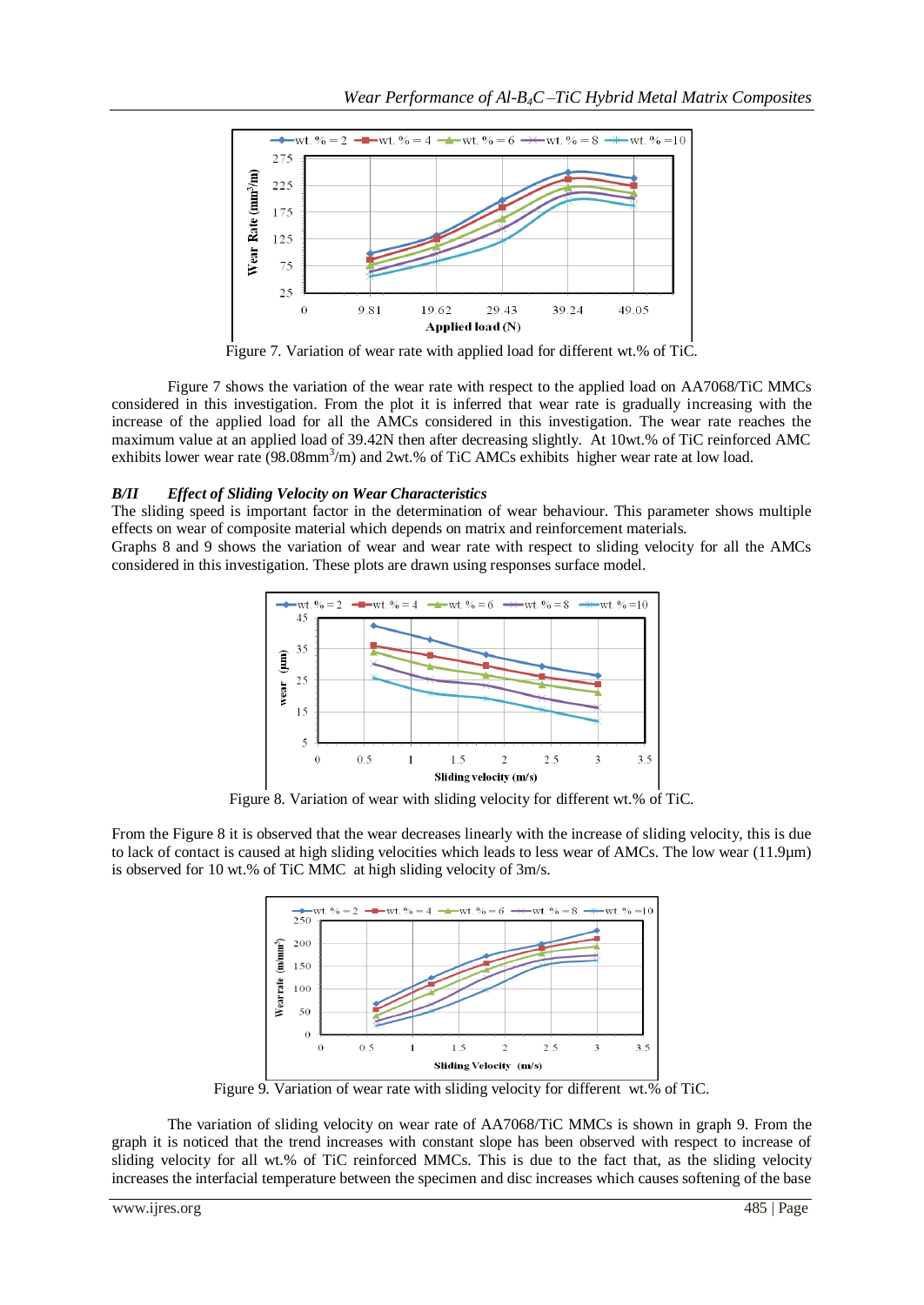metal and de-bonding of the reinforcing phase. This leads to craters and grooves on the surface of the sample. The low wear rate  $(19.47 \text{mm}^3/\text{m})$  is observed at 10wt.% of TiC at low sliding velocity (0.6m/s). The high wear rate is observed for 2wt.% of TiC at higher sliding velocity condition in present investigation.

## *C/III Effect of Rotational Speed on Wear Characteristics*

The rotational speed is a main parameter influencing the wear behaviour of AA7068/TiC MMCs. This parameter has positive or negative effects on wear characteristics.

The graph 10 is plotted between rotational speed and wear. This graph is drawn by keeping rotational speed is in variation and other parameters kept constant at the middle level using response surface model.



Figure 10. Variation of wear with rotational speed for different wt.% of TiC.

From Figure 10 it is noticed that the increase of rotational speed the wear decreases gradually up to 400 rpm for all wt% of TiC considered in this investigation and increases furthermore with the increase of the rotational speed. This may be caused due to local plastic deformation at TiC particles premises at high speed conditions which lead to delamination and sub cracking of surface. The minimum wear (13.27µm) is observed for 10wt.% of TiC at rotational speed of 400 rpm. Highest wear is (85.91µm) observed for 2wt.% of TiC at 200rpm of disc speed.



Figure 11. Variation of wear rate with rotational speed for different wt.% of TiC.

Graph 11 shows the variation of wear rate with respect to rotational speed for all AA7068/TiC MMCs considered in this study. Form the plot it is observed that wear rate is increases with constant slope with increasing of rotational speed form 200rpm to 600rpm. More material is removed from pin surface at high rotational speed due to debris present at contact of surface, and also cracks are initiated and propagated on the surface of the pin. The minimum wear rate (28.68mm<sup>3</sup>/m) is observed for 10wt.% of TiC reinforced AMC at minimum rotational speed 200rpm and maximum wear rate has been observed for 2 wt.% of TiC at maximum rotational speed. AMCs with higher wt.% of TiC subjected to lower wear rate as compared to AMCs with low wt.% of TiC reinforcement.

## **IV. CONCLUSIONS**

The following conclusions are derived from the present investigation on Tribological behaviour of AA7068/TiC/B4C hybrid metal matrix composites (MMCs). The tests are led to examine the wear behavior of MMCs. Scientific relations are set up between the wear affecting parameters. Based on the examination, the accompanying conclusions are